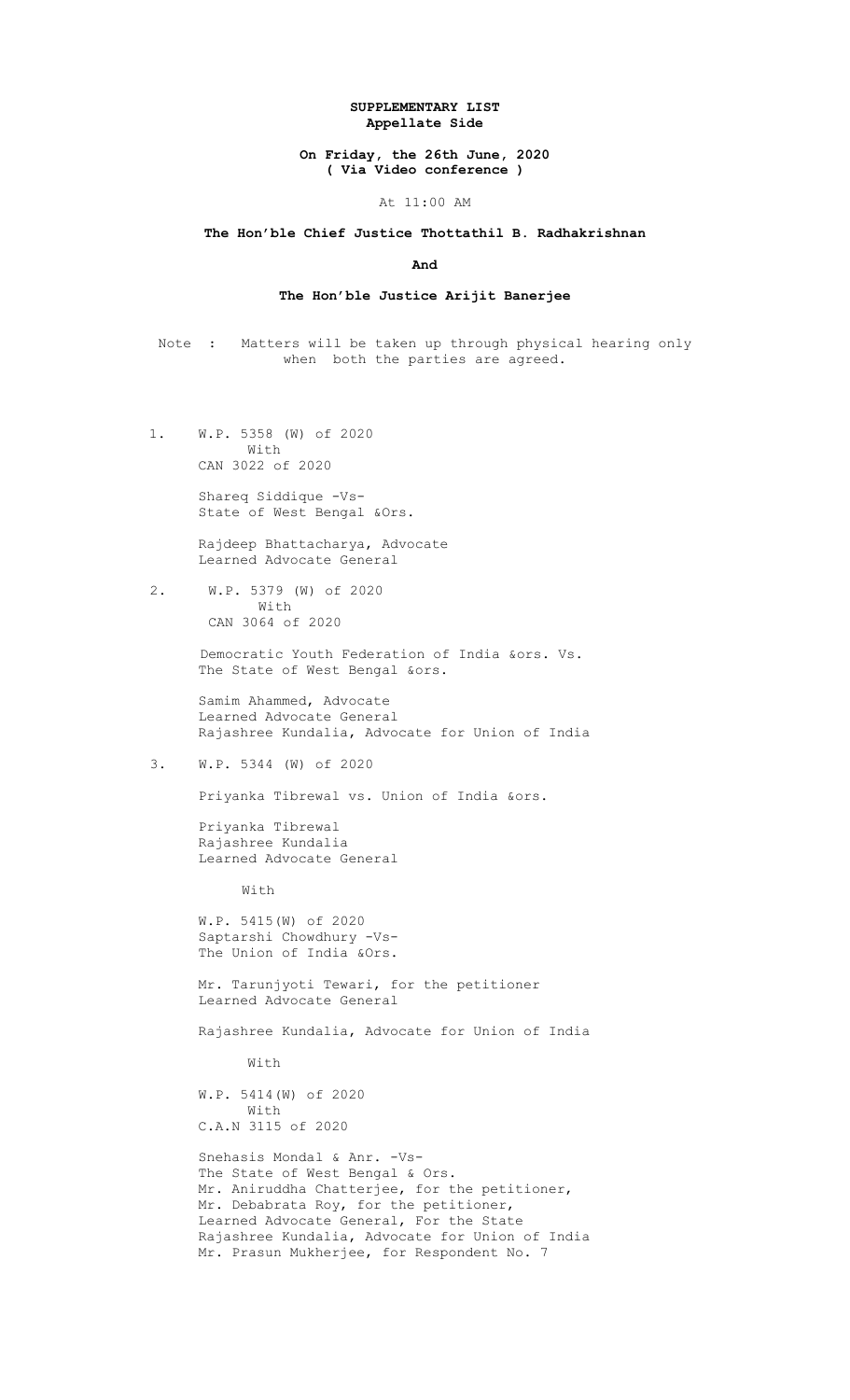4. W.P. No. 5328 (w) of 2020 With C.A.N 3088 of 2020 Dr. Fuad Halim vs. State of West Bengal & Ors. Samim Ahammed, Advocate With W.P. No. 5334 (w) of 2020 In re : Letter of Dr. Vimal Khawas, PhD. With W.P. No. 5335 (w) of 2020 In re : Letter of Mr. Ritesh Tiwari Rep by Adv Arijit With W.P. No.5336 (w) of 2020 In re : Letter of Raja Satyajit Banerjee, Advocate Learned Advocate General With W.P. 5397 (w) of 2020 With C.A.N 3089 of 2020 Sri Dilip Ghosh -Vs- The State of West Bengal & Ors. Mr. Partha Ghosh, Ld. Advocate, For the Petitioner Learned Advocate General, For the State With W.P. No.5359 (w) of 2020 Democratic Youth Federation of India & Anr. Vs. State of West Bengal & Ors. Debolina Sarkar, Advocate Learned Advocate General With W.P. 5489(W) of 2020 Mostafijur Rahaman -Vs- State of West Bengal & Ors. Mr. Indrajeet Dey Mr. Rachit Lakhman … For the Petitioner Learned Advocate General, For the State 5 W.P. 5413(W) of 2020 Kabir Shankar Bose -Vs- State of West Bengal &Ors. Mr. Brajesh Jha, for the petitioner, Learned Advocate General, For the State 6. CAN 3054 of 2020 In W.P. 5374 (W) of 2020 Arjun Singh -Vs- State of West Bengal &ors. Vikash Singh, Advocate Learned Advocate General With CAN No.3053 of 2020 With W.P. No.5376 (w) of 2020 Nabendu Kumar Bandopadhyay -vs.- Govt. of West Bengal &Anr. Arijit Bakshi, Advocate, Learned Advocate General With W.P. 5416 (W) of 2020 with CAN 3116 of 2020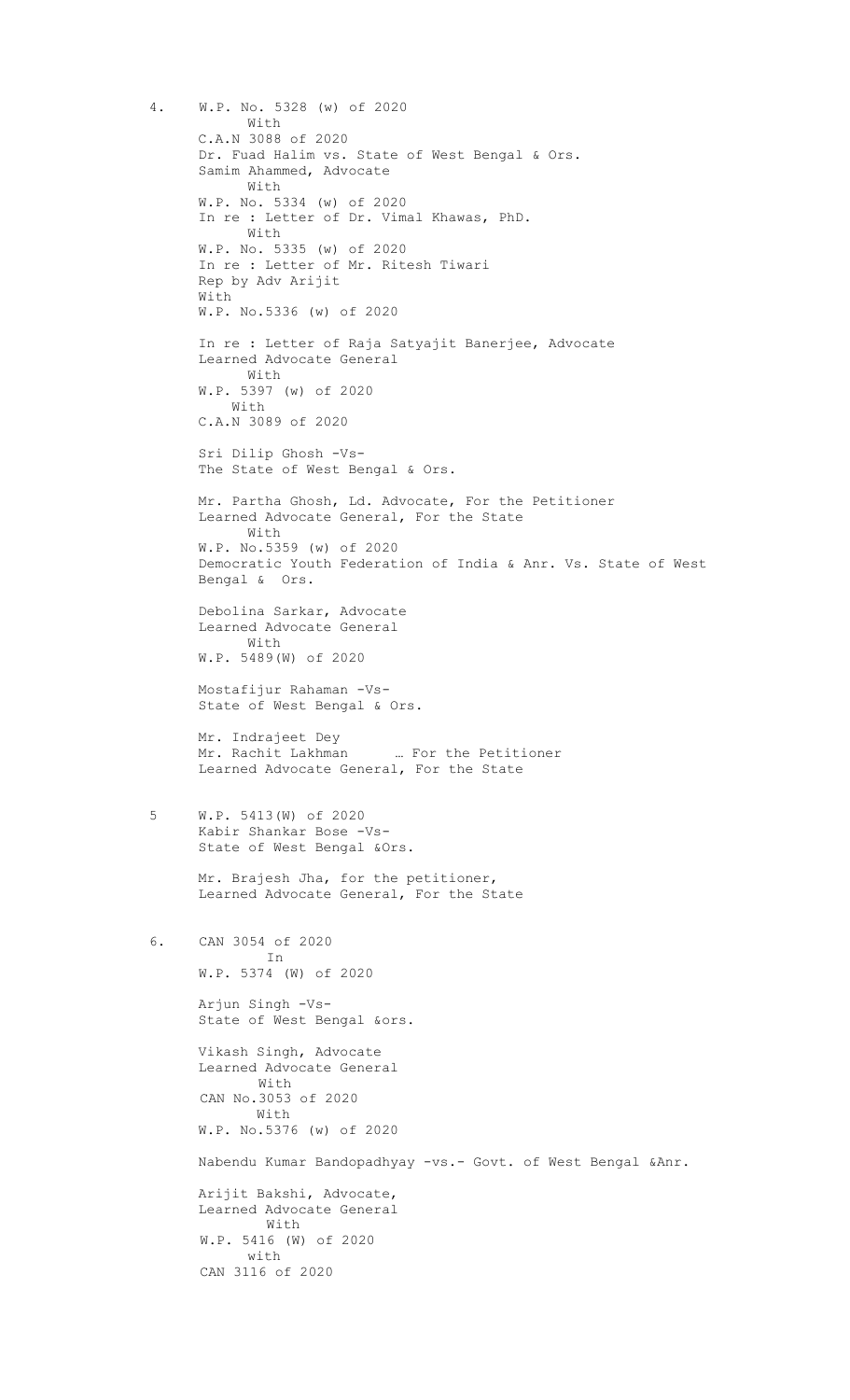Jaimin Rajani -Vs- State of West Bengal &Ors. Mr. Indrajeet Dey, 9804377236, for the petitioner Learned Advocate General, For the State For addition of party application -- Saloni Bhattacharya With W.P. 5377(W) of 2020 Ambooj Sharma -Vs- State of West Bengal &Ors. Debolina Sarkar, Advocate Learned Advocate General 7. W.P. 5479(W) of 2020 Vineet Ruia –Vs- Principal Secretary, Ministry of Health & Family Welfare, Government of West Bengal &Ors.

 Mr. Vineet Ruia, Petitioner in Person, Learned Advocate General

 8. WP 5582(W) OF 2020 With CAN 3314 of 2020 Abhishek Rodricks –Vs-The State of West Bengal & Ors.

> Abhisekh Rodricks Learned Advocate General Sanjay Kumar Baid … For Respondent Nos. 5 to 7.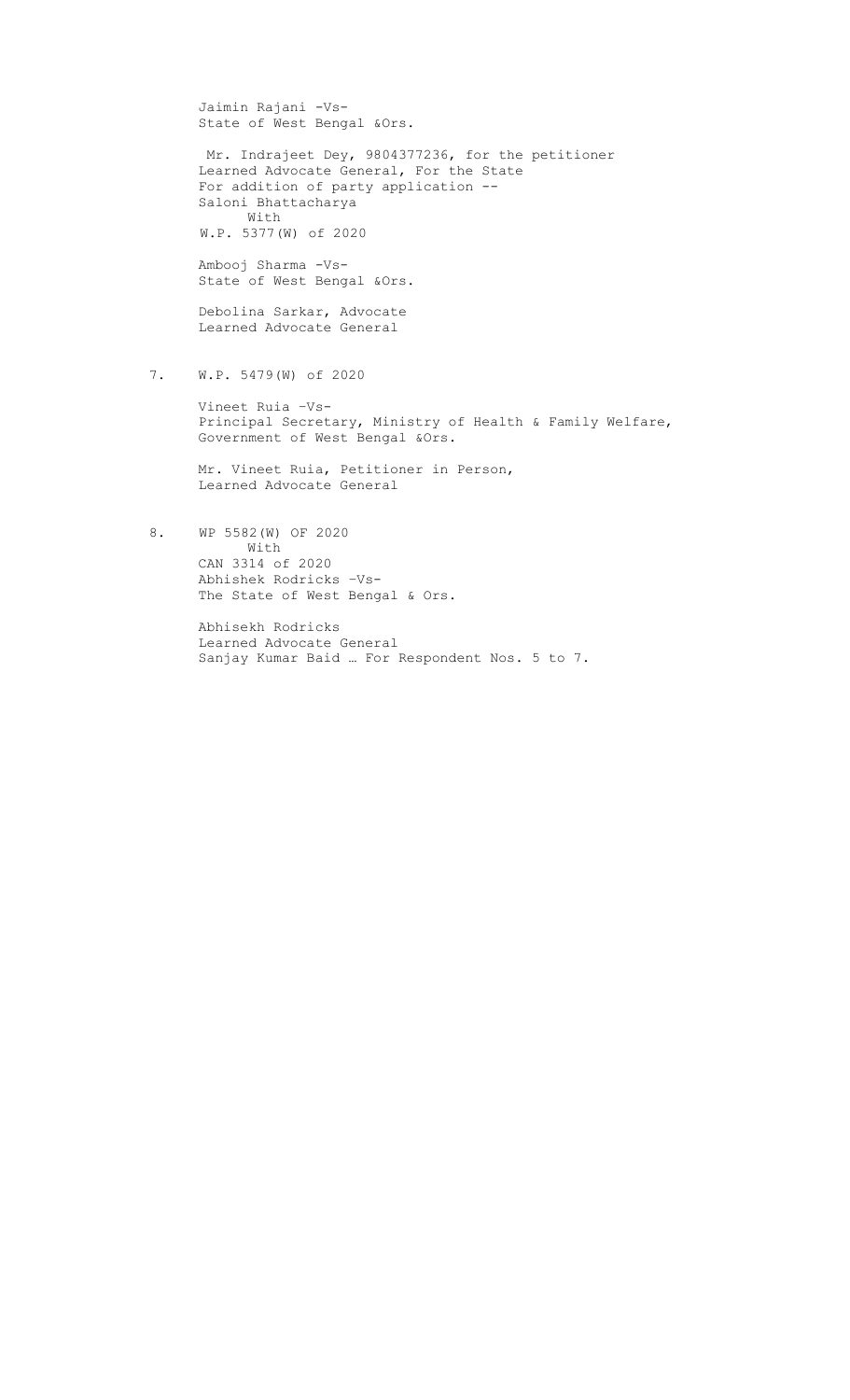#### APPELLATE SIDE ON FRIDAY, THE 26TH JUNE, 2020 COURT ROOM NO.8 (VIA VIDEO CONFERENCE )

# AT 11:00 AM

#### THE HON'BLE JUSTICE I.P. MUKERJI

#### AND

## THE HON'BLE JUSTICE MD. NIZAMUDDIN

### NOTE : MATTERS WILL BE TAKEN UP THROUGH PHYSICAL HEARING ONLY WHEN BOTH THE PARTIES HAVE CONSENTED TO.

 TRIBUNAL APPLICATION --------------------

- 1. WP.ST 61/2020 THE PUBLIC SERVICE COMMISSION ,W.B.& ORS Vs SHRABONI SARKAR CAN 3419/2020 MINARUL ISLAM MONDAL & ANR 2. WP.ST 62/2020 THE PUBLIC SERVICE COMMISSION,WB & ANR Vs SHRABONI SARKAR CAN 3422/2020 PRONOB MANDAL & ORS APPLICATION ----------- 3. MAT 459/2020 3. MAT 459/2020 KALPANA CHAKRABORTY Vs SURYANEEL DAS
- CAN 3486/2020 STATE OF WEST BENGAL& ORS CAN 3487/2020

 HABEAS CORPUS -------------

4. WP 5613W/2020 RAJNISH SINGH Vs **RAYA RUDRA** CAN 3381/2020 STATE OF WEST BENGAL & ORS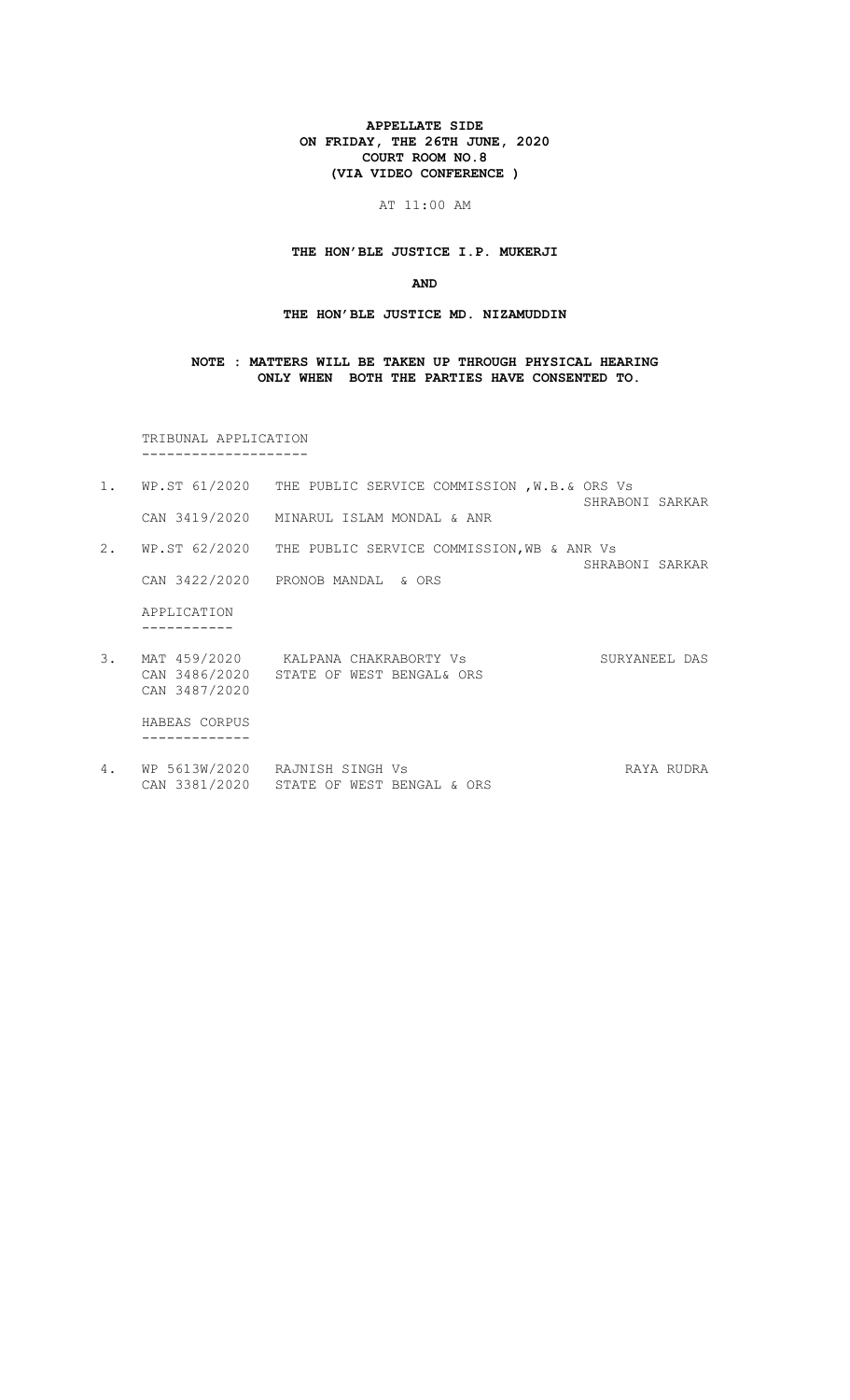### APPELLATE SIDE ON FRIDAY, THE 26TH JUNE, 2020 COURT ROOM NO.11

# AT 11.00 AM

# THE HON'BLE JUSTICE HARISH TANDON

# AND

#### THE HON'BLE JUSTICE TIRTHANKAR GHOSH

# NOTE : MATTERS WILL BE TAKEN UP THROUGH PHYSICAL HEARING ONLY WHEN BOTH THE PARTIES HAVE CONSENTED TO.

 TO BE MENTIONED ---------------

1. CRM 4256/2020 AFFIRUDDIN SK. @ ASABUL SK. @ PATAI SK Vs ARINDAM ROY STATE OF WEST BENGAL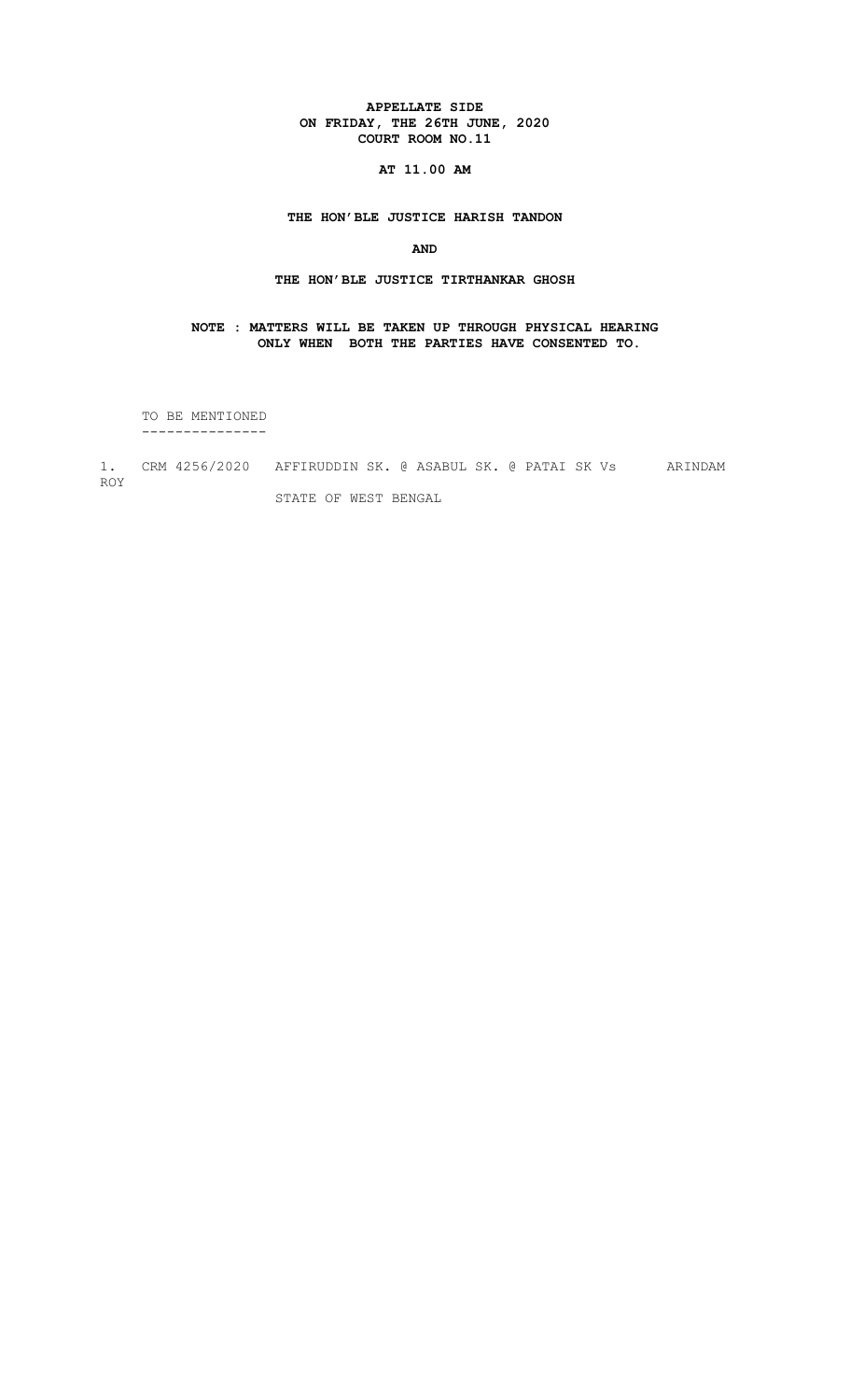### APPELLATE SIDE ON FRIDAY, THE 26TH JUNE, 2020 COURT ROOM NO.12

# AT 11:00 AM

#### THE HON'BLE JUSTICE SABYASACHI BHATTACHARYYA

# NOTE : MATTERS WILL BE TAKEN UP THROUGH PHYSICAL HEARING ONLY WHEN BOTH THE PARTIES HAVE CONSENTED TO.

 MOTION ------

CAN 3521/2020

| 1. | WP 5621W/2020<br>CAN 3400/2020 | SHIBA PROSAD BANERJEE Vs<br>STATE OF WEST BENGAL & ORS         | SURYA MAITY       |
|----|--------------------------------|----------------------------------------------------------------|-------------------|
| 2. | WP 5664W/2020<br>CAN 3534/2020 | PARVEEN CHOUDHARY & ANR Vs<br>COAL INDIA LIMITED               | SAMRAT DEY PAUL   |
| 3. | WP 25594W/2018                 | NIRAJ KUMAR & ANR Vs<br>CAN 3520/2020 COAL INDIA LIMITED & ORS | VICTOR CHATTERJEE |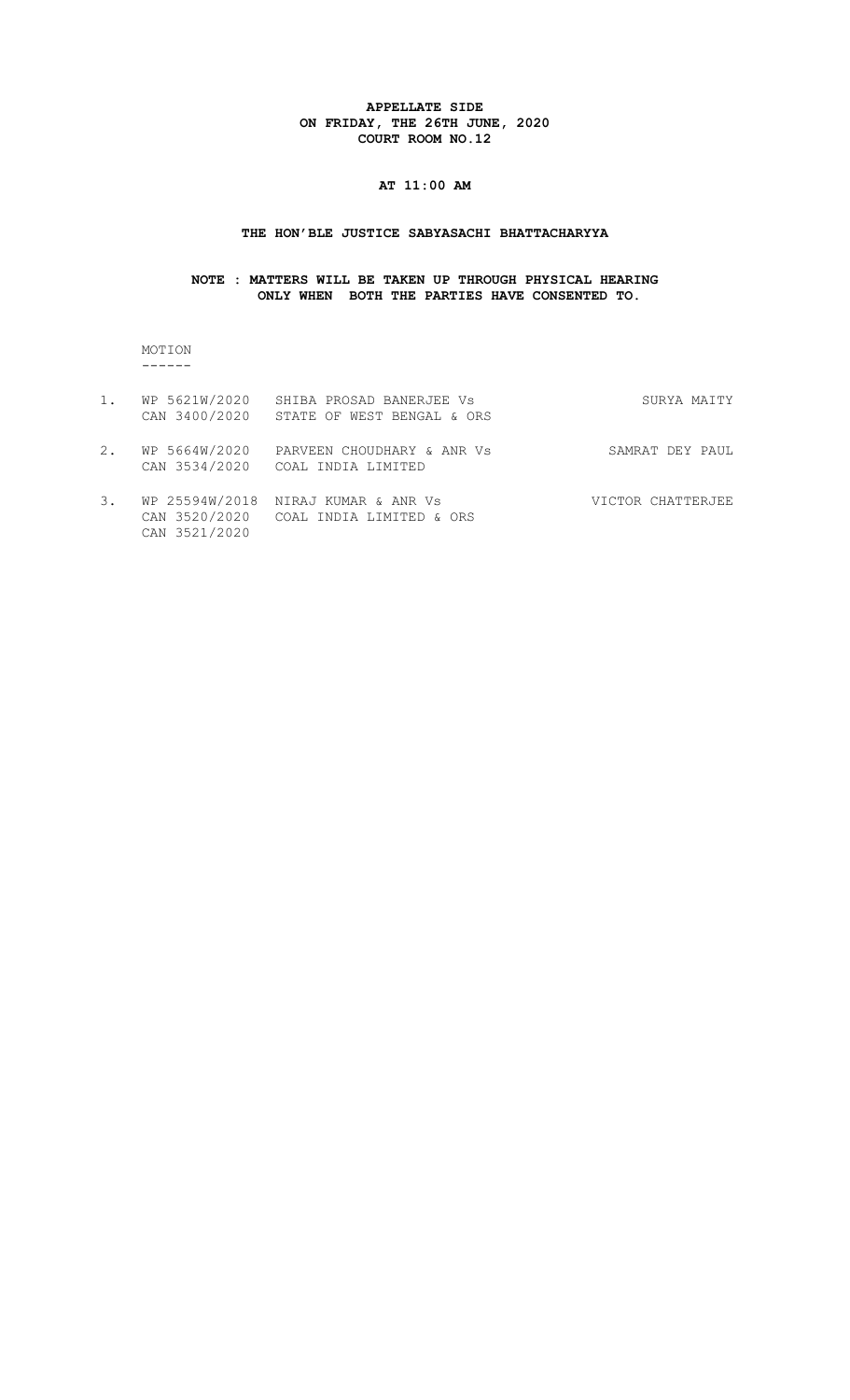### APPELLATE SIDE ON FRIDAY, THE 26TH JUNE, 2020 COURT ROOM NO.13

#### AT 11:00 AM

#### THE HON'BLE JUSTICE MOUSHUMI BHATTACHARYA

#### NOTE : MATTERS WILL BE TAKEN UP THROUGH PHYSICAL HEARING ONLY WHEN BOTH THE PARTIES HAVE CONSENTED TO.

 CIVIL REVISION --------------

1. CO 1126/2020 PAHARPUR COOLING TOWER LTD. Vs AMIT KUMAR NAG CAN 3512/2020 GENEXX VALLEY WELFARE SOC. & ORS

 MOTION -------

- 2. WP 5607W/2020 DR.BADAL KUMAR MAITY Vs DILIP KUMAR MAITI CAN 3367/2020 STATE OF WEST BENGAL & ORS.
- 3. WP 5622W/2020 SAFDER IMAM Vs ATHAR ALI ZEESHAN CAN 3411/2020 STATE OF WEST BENGAL & ORS.